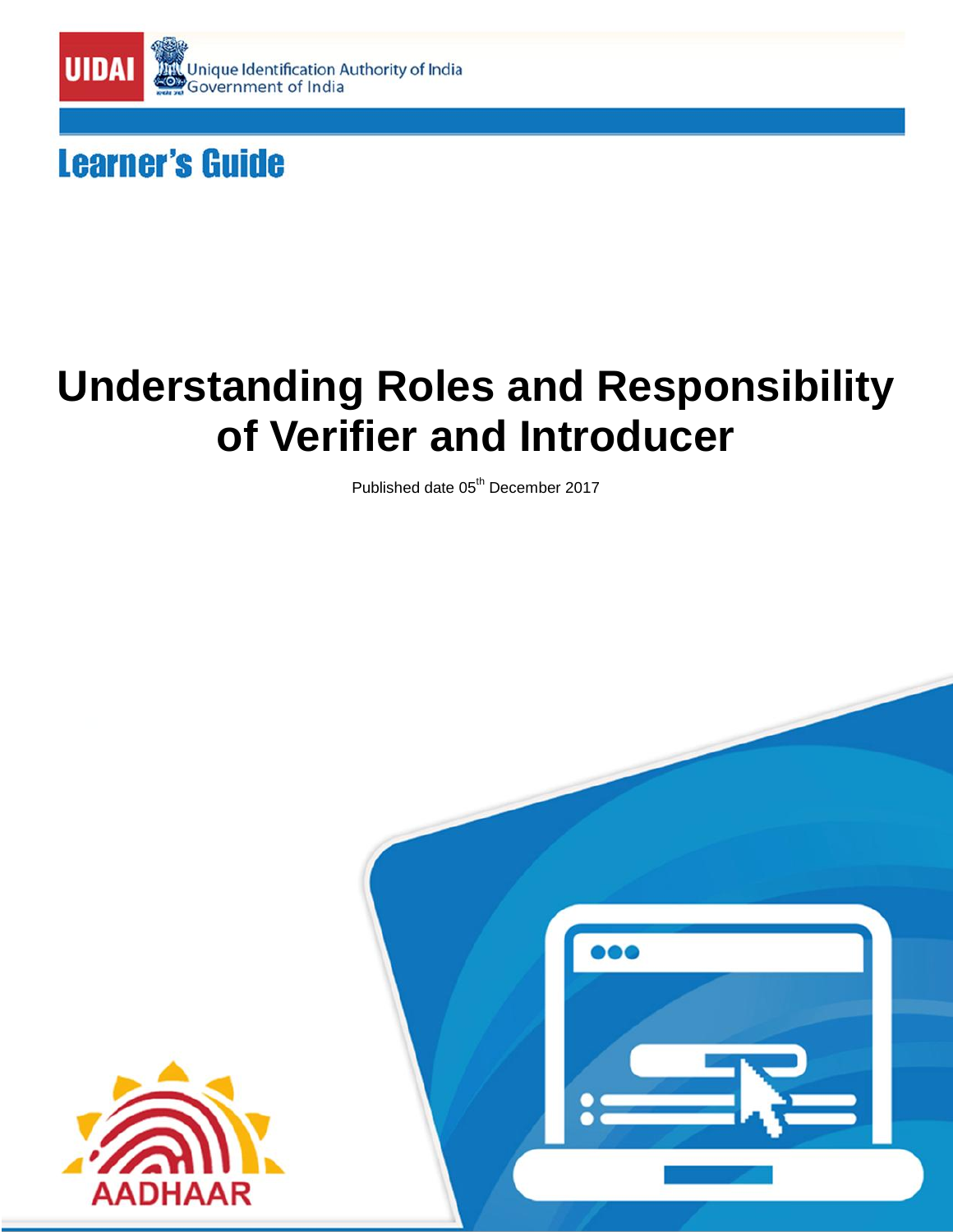





**Role of Verifier**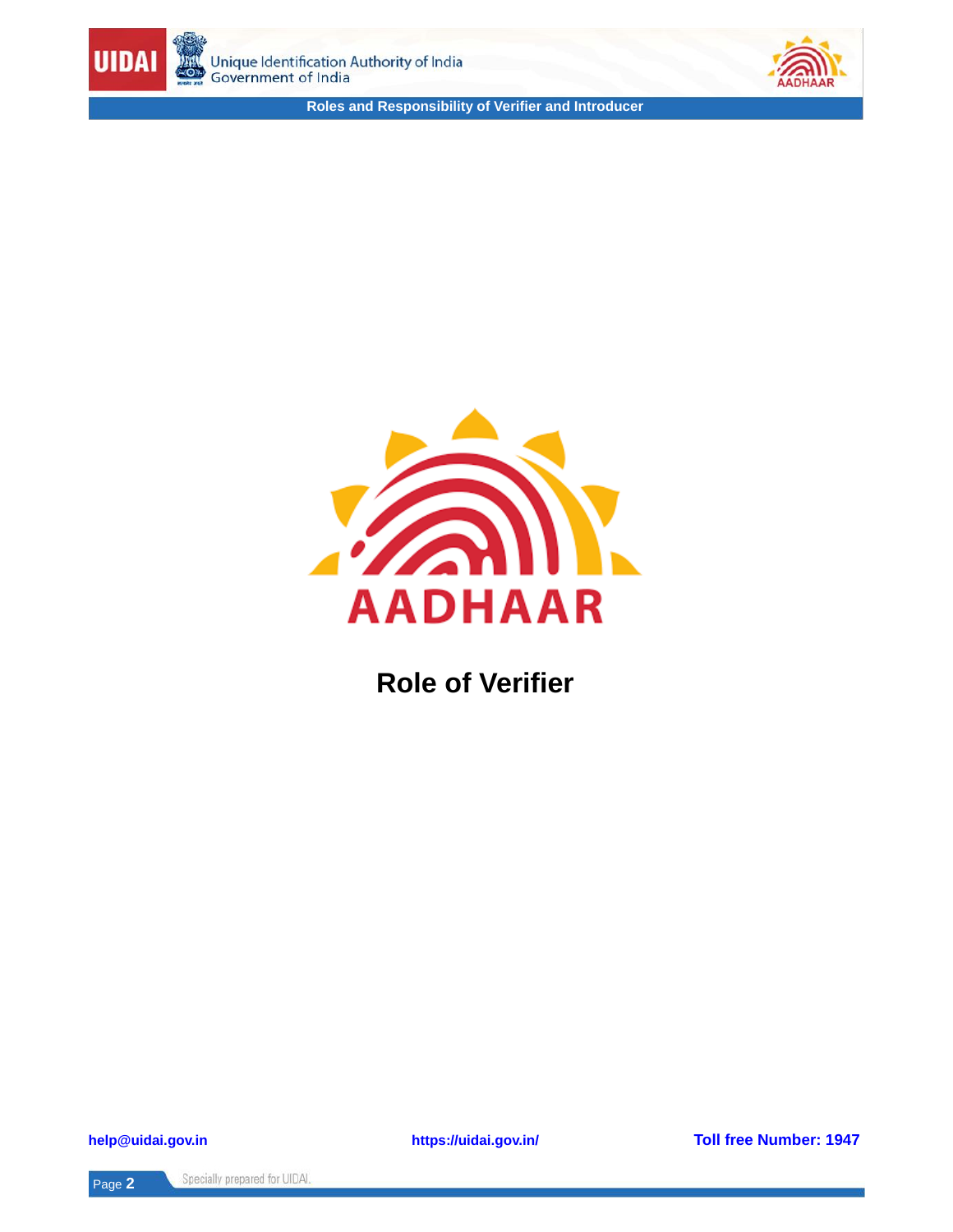

# **Session: Introduction to the Verifier**

### **Verifier**

When the resident comes to enroll for Aadhaar to an Enrolment Centre, demographic information will be entered from documents that the resident provides. The authentication of documents submitted by the resident is duly verified by the officials authorized to verify the documents. Such officials are termed as verifiers. The verifier present at the Enrolment Centre will verify the documents submitted by the resident against the enrolment form filled by the resident. The services of the retired government officials who are generally well acquainted with such verification procedures should be utilized by the Registrars in case they are unable to spare serving officials for document verification.

- a. Any serving /retired official both from Government (including Armed forces and CPMFs) and PSUs including Banks not below the rank of Group "C"/ class III employees may be allowed to be deployed as Verifiers. In the areas, like big cities and Metros, where registrar is unable to avail the services of such Retired/Serving government officials, services of an outsourced vendor can be availed of to provide verifiers with the approval from UIDAI Regional Office.
- b. The verifiers in an enrolment centre cannot be from the same vendor, hired as enrolment agency. Registrar needs to ensure that verifiers are appropriately trained before being put in the field. The Registrar may appoint more than one Verifier in a centre, if and where required. The list of all Verifiers must be notified, by designation, by the Registrar before commencement of the enrolments and the list should be shared with the Regional office concerned.

### **Roles and Responsibility of Verifier**

For enrolment, Resident will bring his/her Original documents/ Attested Photocopies along with filled Aadhaar Enrolment/Update Form. Verifier must verify the information mentioned in the supporting documents with the information mentioned in the Aadhaar Enrolment/Update Form. Verifier also checks that the names of the documents captured in the enrolment form are correct and same as the original documents produced by the resident.

- a. Verifier needs to be available in the enrolment center throughout the operating hours of the center. Registrars should ensure physical presence of verifiers during the enrolment.
- b. It is verifier"s responsibility to ensure that Enrolment/Update Form is filled completely and correctly as per UIDAI enrolment process. No mandatory field should be left blank and resident should be encouraged to fill optional fields like mobile number and email address.
- c. Verifier will sign and stamp the Enrolment/Update Form after verification. If stamp is not available, the verifier can sign and put his/her Name. The resident will then go to the Enrolment Agency Operator for getting enrolled.
- d. However, if the resident is enrolled and has come for Correction for a particular demographic field, the resident need not enter all details in the Form. The resident must provide his/her original Enrolment Number, Date and Time (together known as EID), his/her Name and the field which needs correction.
- e. Verifier will only verify if it is one of the fields requiring verification of documents. Verifier will use the same UIDAI verification guidelines as used during resident enrolment.
- f. Verifier"s signature/thumb print and stamp/Name is required except in case where copies attested / certified by a public notary / gazetted officer are being submitted.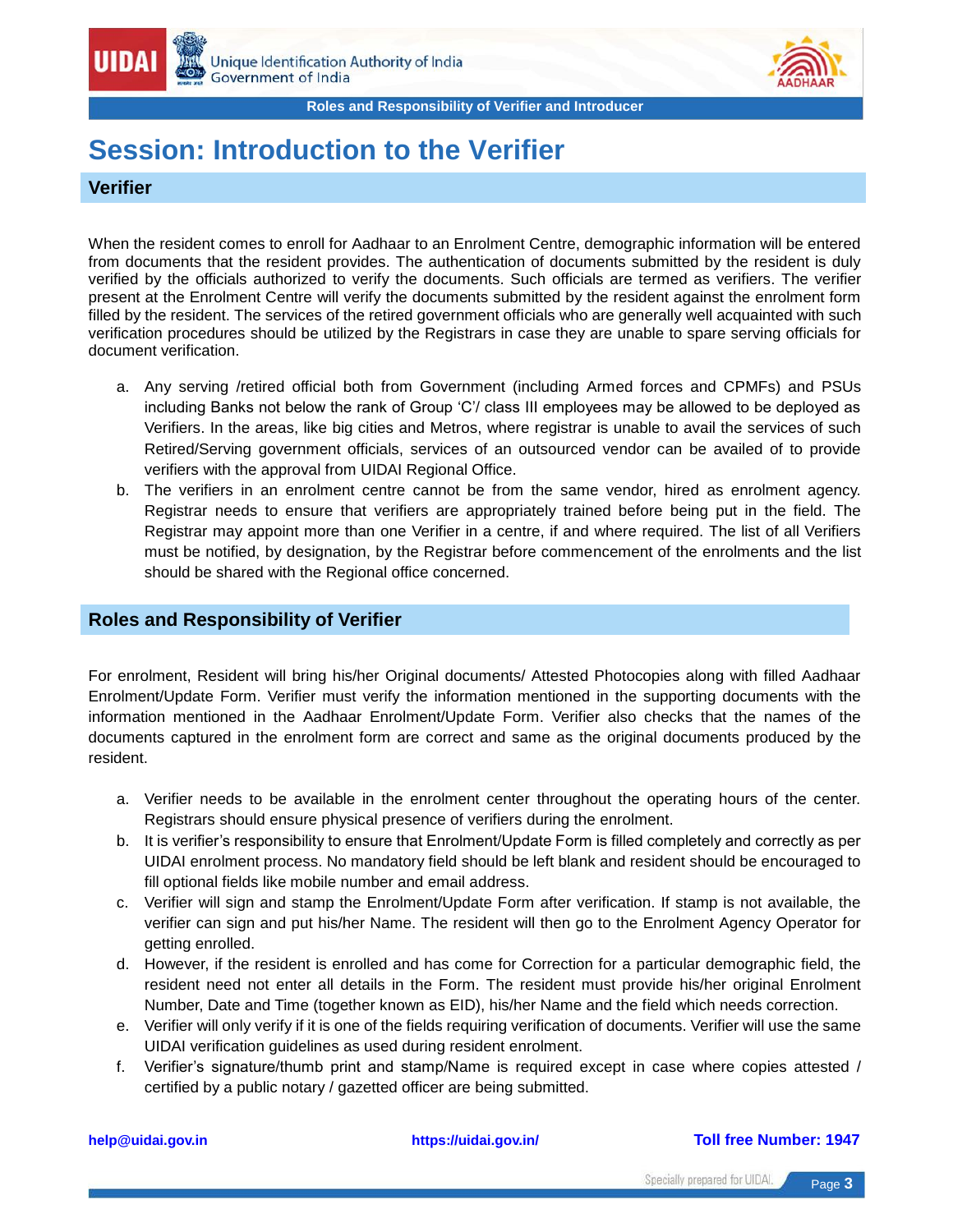

g. The Verifier must be physically present at the enrolment centre every day and, thus, can monitor the Enrolment Centre performance and provide immediate information to UIDAI and Registrar on process deviations and malpractices at the enrolment centre

### **Guidelines for Verification**

- a. Make sure that the resident has original documents for verification. In instances where original documents are not available, copies attested / certified by a public notary / gazetted officer will be accepted.
- b. The documents produced by the resident for Aadhaar enrolment/Update must be in the list of approved documents only.
- c. The format is for certificate to be issued by officials/ institutions (only those that are recognised in the UIDAI"s valid list of documents) for Proof of Identity and Address is as per Appendix A/B.
- d. Verifier can refuse verification, if they suspect forged/altered documents. In cases where Verifier refuses verification of the documents produced, reasons should be recorded in brief by the Verifier on the Enrolment Form.
- e. In case the Verifier refuses verification with reasons or turns the resident back without recording any reasons, the resident can approach a designated Authority created by the Registrar for Grievance Redressal.
- f. Verify Name, Date of Birth, Address, and Relationship Details against PoI, DoB, PoA, PoR, respectively.

### **Name**

- a. PoI requires a document containing the resident"s name and photograph. Verify that supporting document has both.
- b. If any of the PoI document submitted does not contain the photograph of the resident, then it will not be accepted as a valid PoI. In order to be inclusive and free of harassment, documents with older photographs are acceptable.

|                           | Name ------------------<br>Address<br><br><br>Card No. | Name ----------------<br>Address<br><br> |
|---------------------------|--------------------------------------------------------|------------------------------------------|
| Valid POI with Photograph |                                                        | Invalid POI without photograph           |

- c. Confirm the name in the document by asking the resident his/her name. This is to ensure that the resident is providing own documents.
- d. The name of the person should be entered in full. It should not include salutations or titles like Mr., Miss, Mrs., Major, Retd., Dr. etc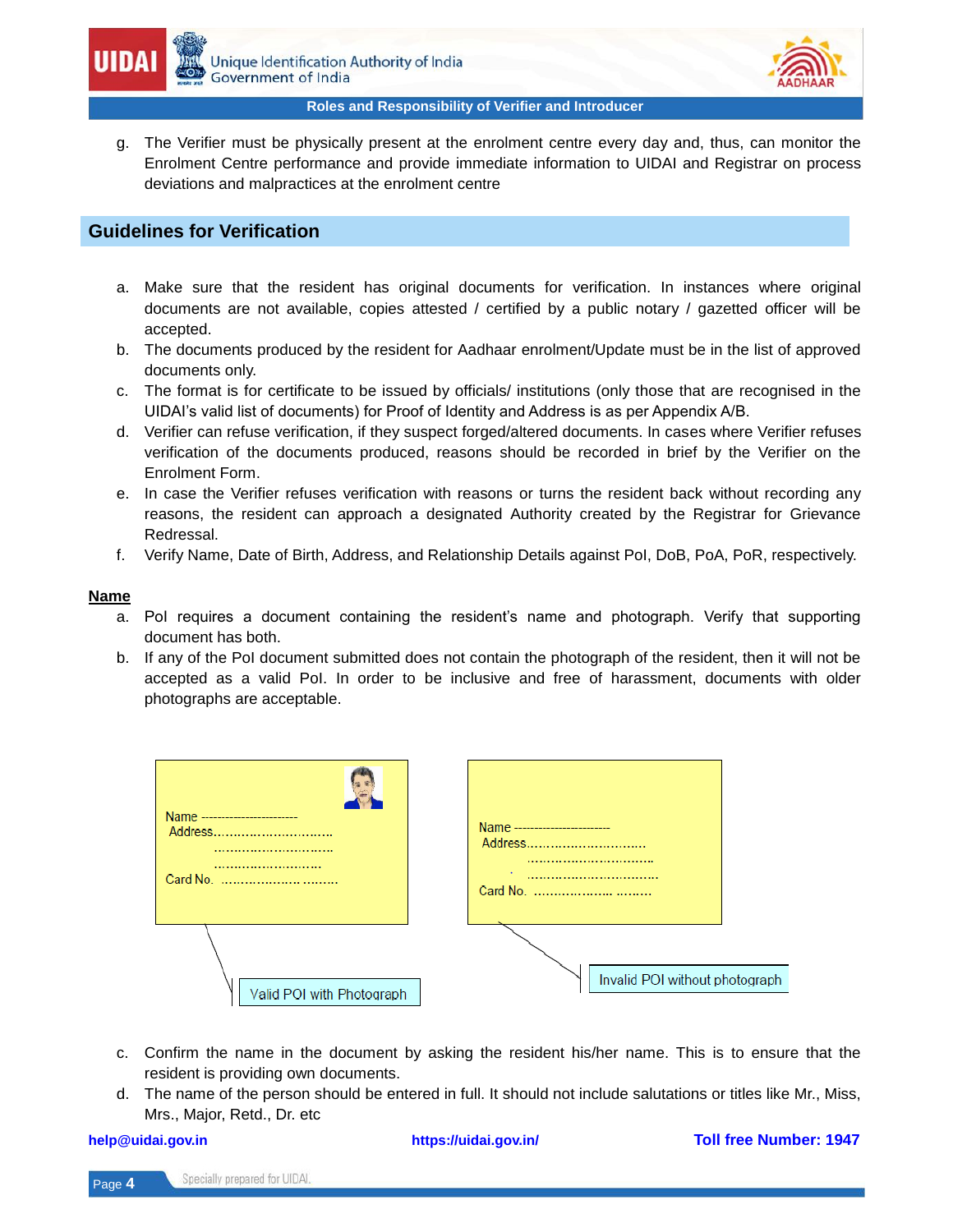



e. It is very important to write the person"s name very carefully and correctly. For example, the respondent may tell that his name is V. Vijayan whereas his full name may be Venkatraman Vijayan and similarly R. K. Srivastava's full name may actually be Ramesh Kumar Srivastava. Similarly, a female enrollee may tell her name as K. S. K. Durga while her full name may be Kalluri Surya Kanaka Durga. Ascertain from her/him the expansion of her/his initials and check the same in the documentary evidence produced.



f. In case of difference in the name declared and the one in document (PoI) is limited to spelling and/or sequence of first, middle and last name, the name as declared by the resident may be recorded .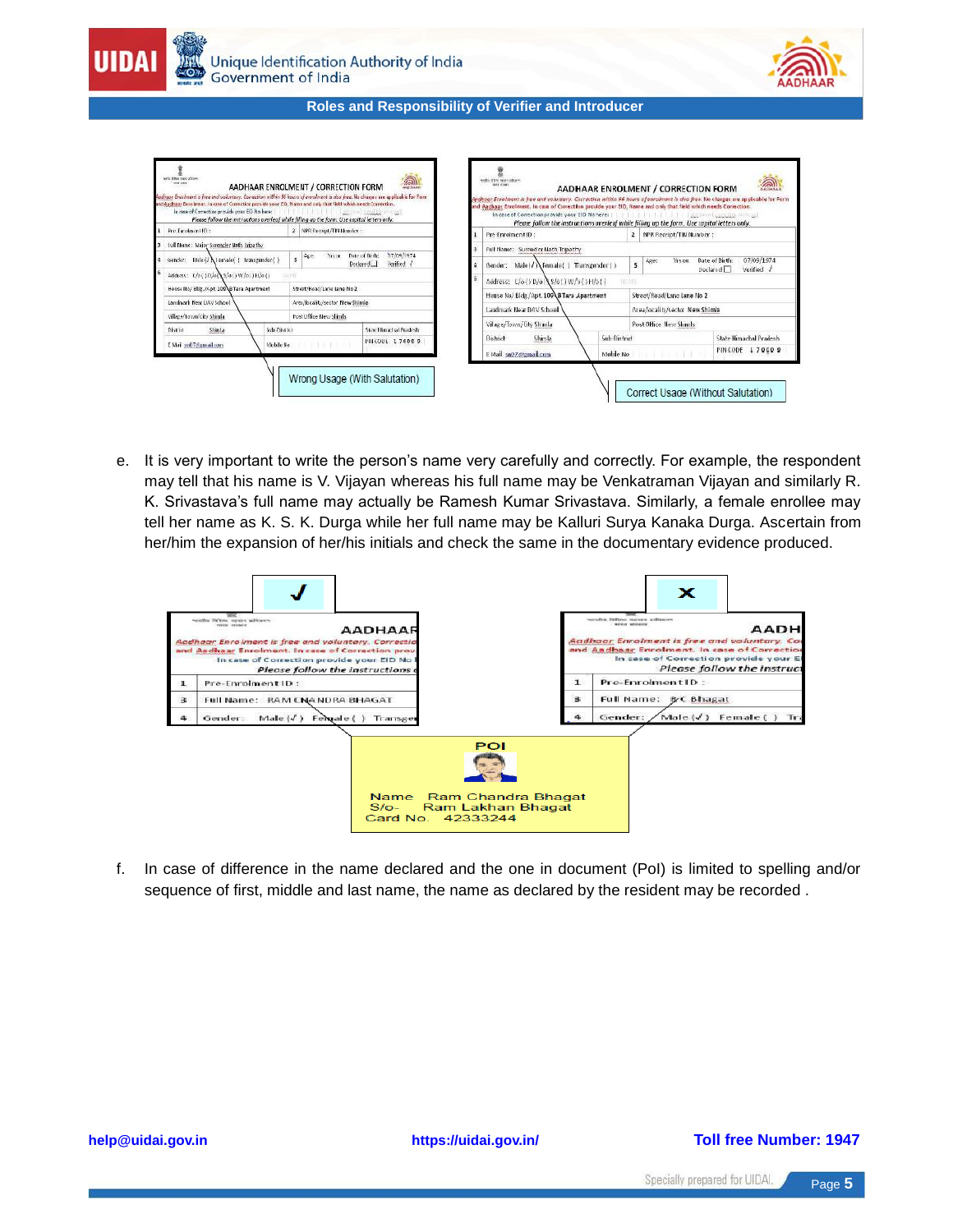

### Acceptable as difference in only name sequence

**POA** Name Chandra Ram Bhagat Address - 109- B Tara Apartment Lane No 2 New Shimla, Himachal Pradesh Card No. CDI908766



### Not Acceptable due to difference in name

**POA** Name Chandra Ram Bhagat Address - 109- B Tara Apartment Lane No 2 New Shimla, Himachal Pradesh Card No. CDI908766



- g. If two documentary proofs produced by the enrollee have variation in the same name (i.e., with initials and full name), the enrollee's full name should be recorded.
- h. Sometimes the infants and children may not have been named yet. Try to ascertain the intended name for the child by explaining to the enrollee the importance of capturing the name of the individual for allotting UID. In case of non availability of supporting documents for PoI, the name should be recorded with the assistance of the Introducer.

### **Date of Birth (DoB)**

- a. Date of birth of Resident must indicate day, month and year in the relevant field.
- b. If the Resident provides documentary evidence of Date of Birth, then the Date of Birth is considered as "Verified". When resident declares the DoB without any documentary evidence, then date of birth is considered as "Declared".
- c. When the resident is unable to give exact date of birth and only age is mentioned by the resident or approximated by the verifier then only age is recorded. The software will automatically calculate year of birth in such case.
- d. The Verifier should check the entry in the Enrolment/Update Form and ensure that the resident has correctly indicated the date of birth as "verified"/"declared" or has filled his/her Age.

### **Residential Address:**

**help@uidai.gov.in https://uidai.gov.in/ Toll free Number: 1947** a. Verify that the PoA contains the name and address. The Verifier should ensure that the name in the PoA document matches with the name in the PoI document. A difference in the name in PoI and PoA document is acceptable if the difference is only in spelling and/or sequence of first, middle and last name.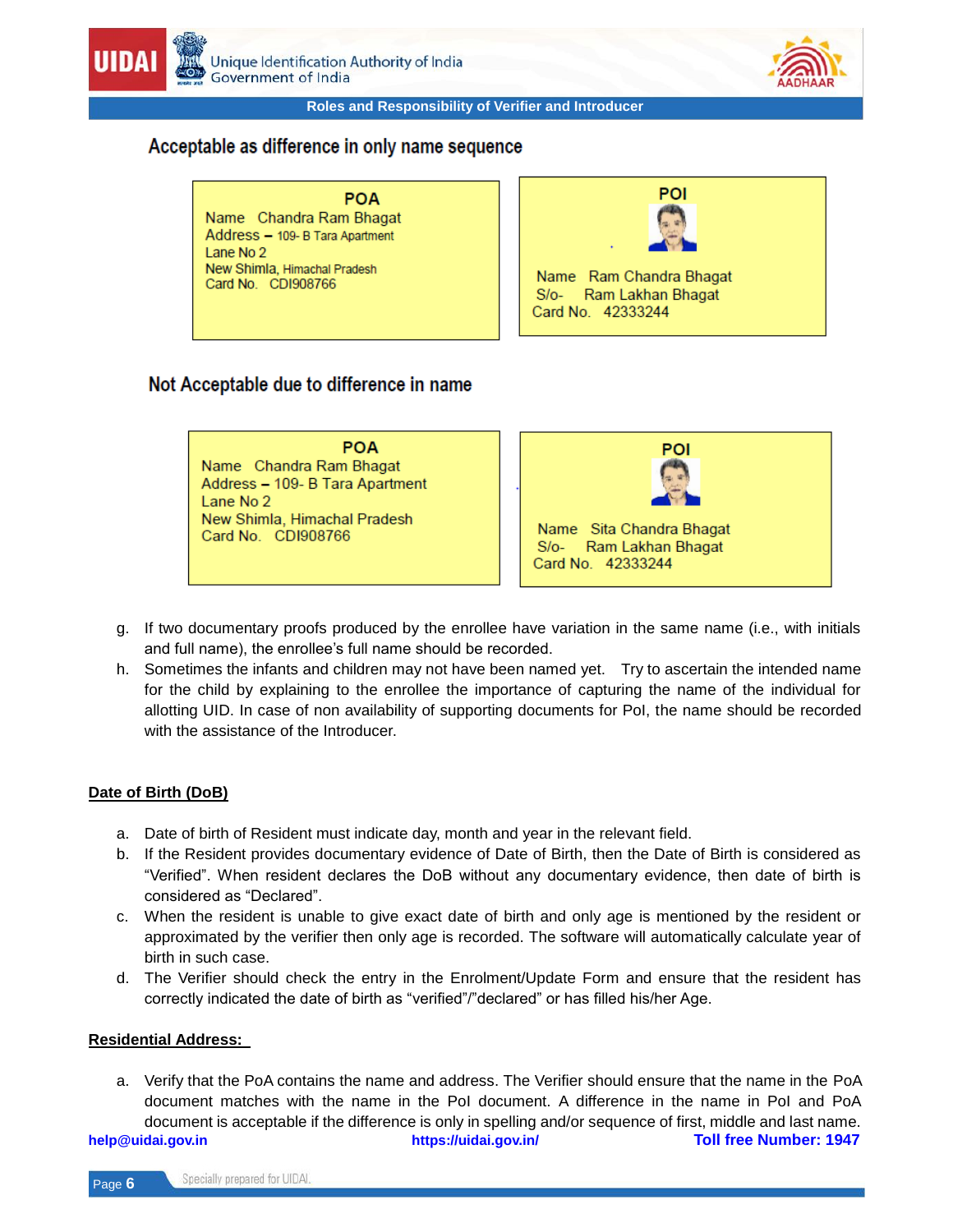



- b. The "care of" person"s name, if any, is usually captured for children and old age people living with parents and children, respectively. If not available, one can leave this Address line blank.
- c. Enhancement of address is allowed. The resident may be allowed to add minor fields such as House No., Lane No., Street Name, correcting typographic errors, minor changes/ corrections to pin code etc. to the address listed in the PoA as long as these additions/modifications do not alter the base address mentioned in the PoA document.

### Acceptable as addition does not change the basic address\

**POA** Name Chandra Ram Bhagat Address - 109- B Tara Apartment Lane No 2 New Shimla, Himachal Pradesh Card No. CDI908766

| Date of <b>E</b><br>Age:<br>Yrs on<br>5<br>Declared |                                                                 |
|-----------------------------------------------------|-----------------------------------------------------------------|
| NAME                                                |                                                                 |
| Street/Road/Lane Lane No 2                          |                                                                 |
| Area/Incality/sector_New Shimla                     | Landmark added                                                  |
| Post Office New Shimls                              |                                                                 |
|                                                     |                                                                 |
|                                                     |                                                                 |
|                                                     | Male (J) Female     Transgender ()<br>Sub-District<br>Mobile No |

d. If the changes requested in Address Enhancement are substantial and change the base address that is listed in the PoA, the resident will be required to produce an alternate PoA or enroll through an Introducer.

### Not acceptable as there is change in basic address

|                          | Name Ram Chandra Bhagat<br>Address - 109- B Tara Apartment<br>Lane No 2<br>New Shimla, Himachal Pradesh<br>Card No. CDI908766 | <b>POA</b><br>٠        |                                           |                               |  |
|--------------------------|-------------------------------------------------------------------------------------------------------------------------------|------------------------|-------------------------------------------|-------------------------------|--|
|                          | Full Name: RAM CHANDRA BHAGAT                                                                                                 |                        |                                           |                               |  |
|                          | Gender: Male (J) Female () Transgender ()                                                                                     |                        | Date of<br>Yrs on<br>Age:<br>5<br>Declare |                               |  |
|                          | Address: C/o () D/o () S/o () W/o () H/o ()<br>NAME                                                                           |                        |                                           |                               |  |
|                          | House No/ Bldg /Apt. 127 - B Tara Apartment-                                                                                  |                        | Street/Road/Lone Lane No 2                | Change in House No.           |  |
|                          | Landmark Near DAV School                                                                                                      |                        | Area/locality/sector New Shimla           |                               |  |
| Village/Town/City Shimla |                                                                                                                               | Post Office New Shimls |                                           |                               |  |
|                          | <b>District</b><br>Shimla                                                                                                     | Sub-District           |                                           |                               |  |
|                          | Mail sn07@gmail.com                                                                                                           | Mobile No              |                                           |                               |  |
| help@uidai.gov.in        |                                                                                                                               |                        | https://uidai.gov.in/                     | <b>Toll free Number: 1947</b> |  |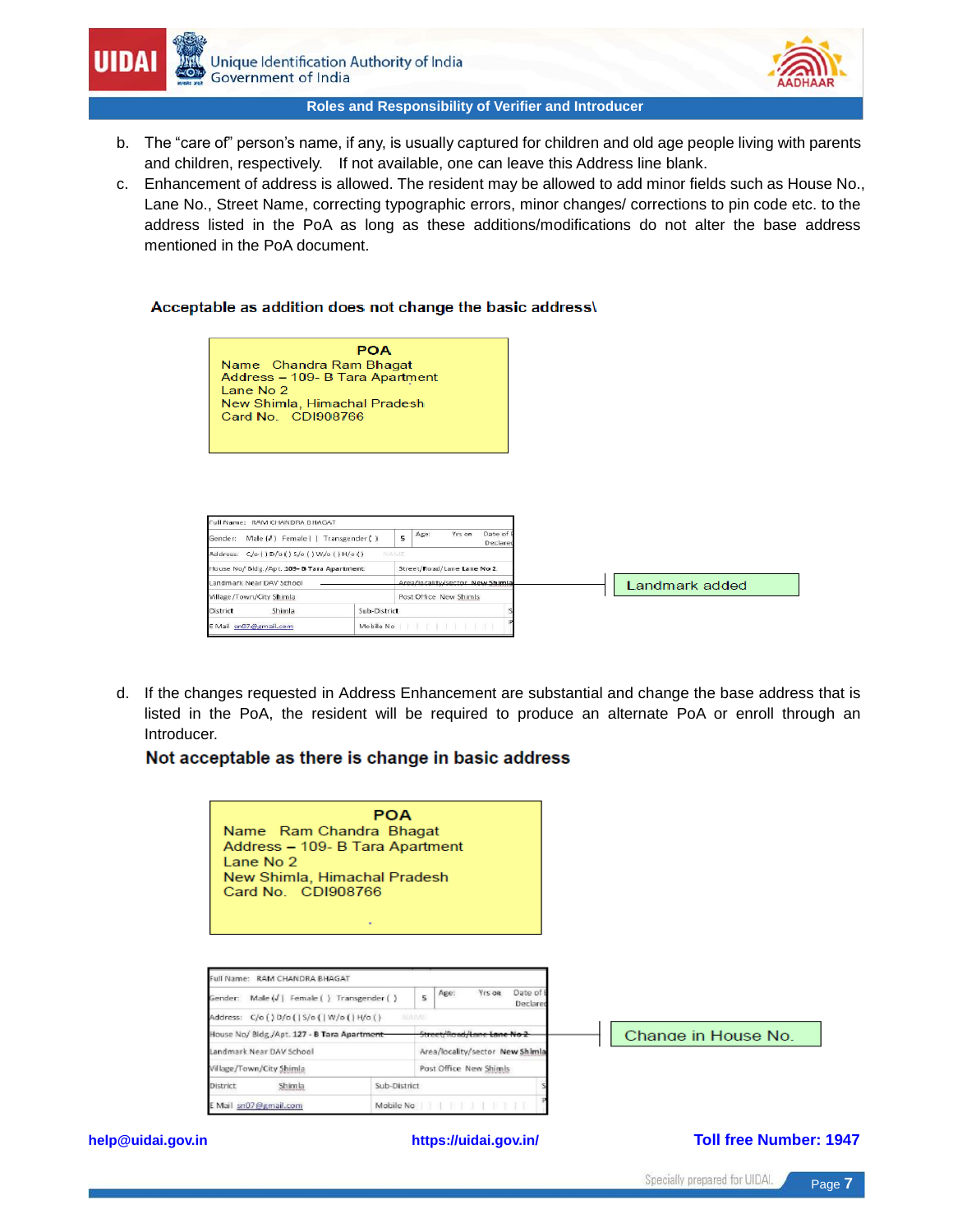

### **Relationship Details:**

- a. In the case of children below 5 years, "Name" and "Aadhaar Number" of one of the parents or guardian is mandatory. Parent/Guardian must produce their Aadhaar letter when enrolling children (or they can be enrolled together).
- b. In the case of an adult, no verification will be done for the information on parent or spouse. They are recorded for internal purposes only.

### **Head of Family (HoF):**

- c. Verify that the PoR document establishes relation between the Head of Family and the family member. Only those family members can be enrolled based on the relationship document (PoR), whose names are recorded on relationship document.
- d. Head of Family must always accompany the family member when the family member is getting enrolled.
- e. The verifier must also check the HoF details in the Enrolment/ Update Form in case of HoF based verification. HoF"s Name and Aadhaar Number in form should be verified against the Aadhaar letter.
- f. Ensure that in case of HoF based enrolments, the relationship details mentioned in the form are of the HoF only.
- g. Mobile Number, Email address: Make sure that the enrollee provides his/her Mobile Number and / or Email Address. Verifier can inform the importance of these fields to the resident. UIDAI can get in touch with the resident using this information, if required, like in case of returned letters.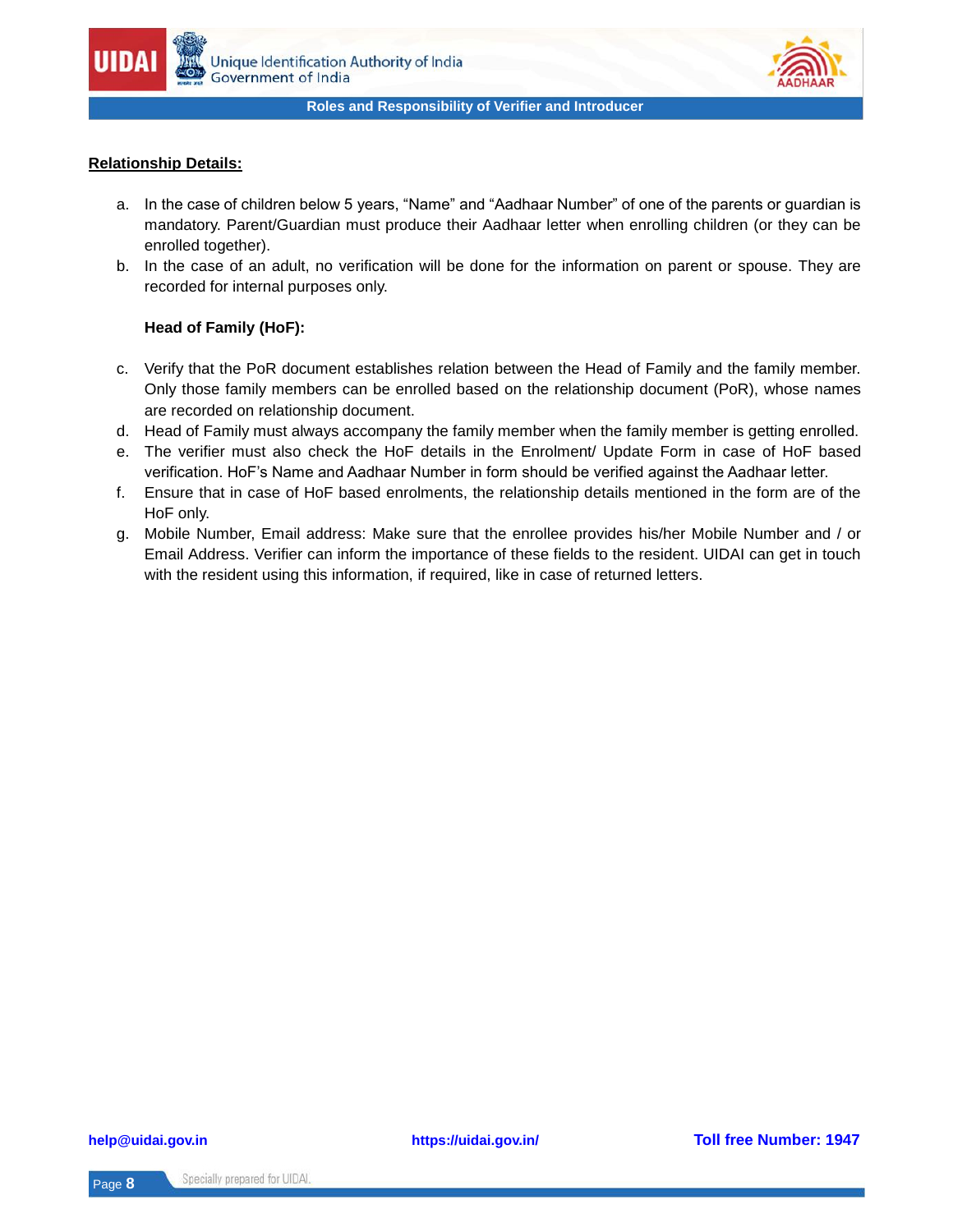





## **Role of Introducer**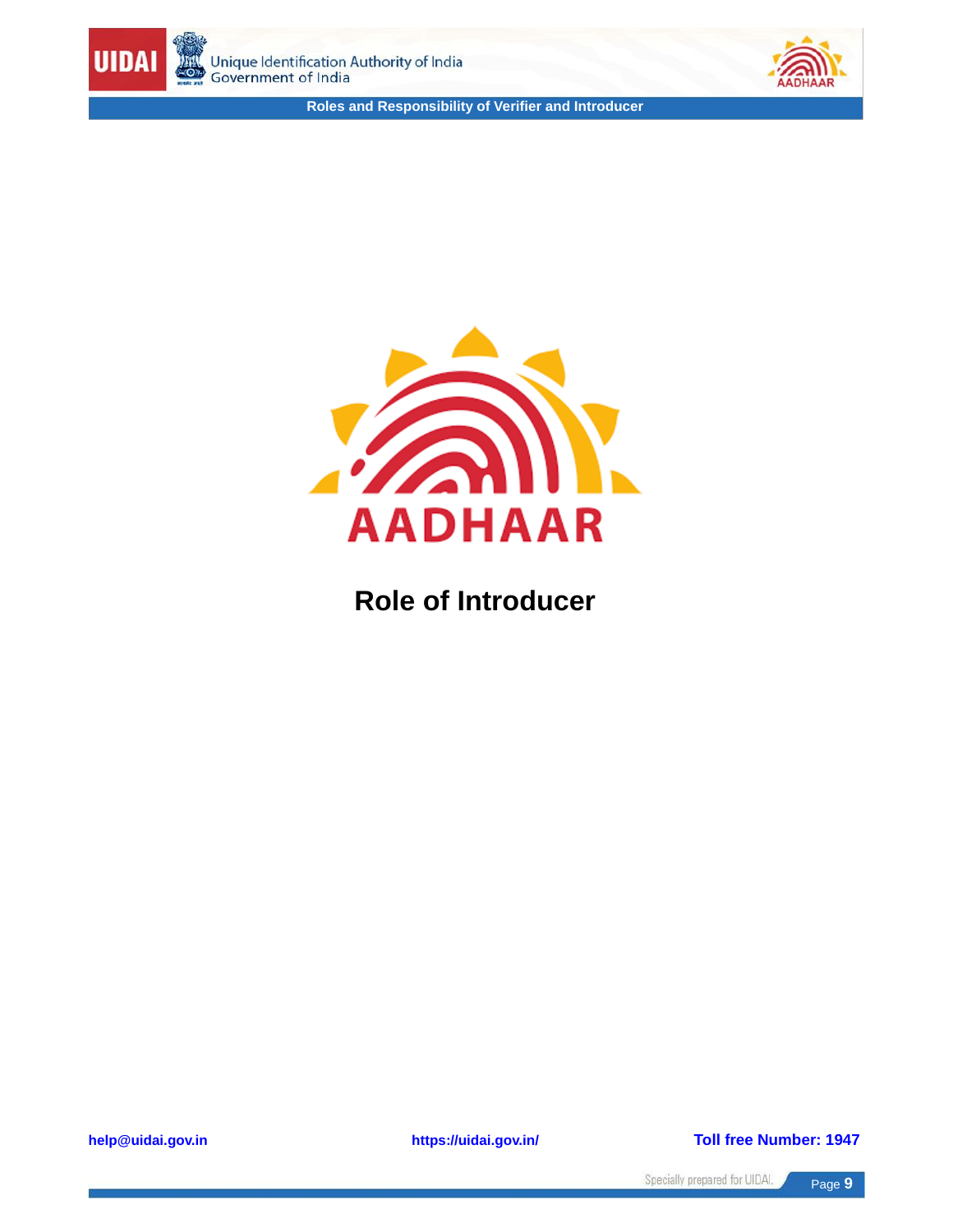



# **Session: Introduction to the Introducer**

### **Introducer**

How are Residents without documents enrolled in Aadhaar?

- a. Key demographic data needs to be verified properly at the time of enrolment. Residents can bring any of the approved documents as Proof of Identity (PoI) and Proof of Address (PoA).
- b. If a resident is unable to provide documentary proof of identity or proof of address, they can be enrolled through a pre-designated "Introducer" who is identified and notified by the Registrar or Regional Offices.

**Introducer:** An Introducer is a person who is authorized by the Registrar to introduce a resident who does not possess any PoA/PoI documents. This introduction does not tantamount to giving a character certificate to resident

- a. Introducers are individuals (for example, Registrar's employees, elected local body members, members of local administrative bodies, postmen, influencers such as teachers, health workers & doctors, Aanganwadi / ASHA workers, representative of local NGO"s etc.) identified by a Registrar and registered in UIDAI"s CIDR as "Introducers".
- b. In certain cases, the UIDAI Regional Office may itself take the initiative to identify a pool of Introducers for the convenience of the Registrars.
- c. Introducer must be above the age of 18 years and Introducer must not have a criminal record.
- d. Introducers will be linked to a Registrar. The same Introducer may be used by more than one Registrar as long as they are identified by the concerned Registrar and registered in UIDAI"s CIDR as "Introducers" for the particular Registrar. Therefore, the Introducer can only introduce people within the Registrar"s jurisdiction. In addition, a Registrar can further limit the operations of an Introducer by administrative boundaries (State, district level).

### **Roles and Responsibility of Introducer**

Once the Registrar identifies introducers region-wise (District/State in which the Introducer is authorized to work), he will notify the Introducers.

- a. The Introducers must attend the Aadhaar awareness workshop organized by the Registrar and UIDAI to acquaint them with the Aadhaar program and understand Introducer responsibilities and liabilities.
- b. If the identified Introducer is ready to work as an Introducer, he/she will have to give a written consent (prescribed Performa attached as "Appendix C") to being an Introducer for the purpose of enabling Aadhaar enrolments and to follow the guidelines and procedures laid down for the Introducers by the Unique Identification Authority of India (UIDAI) and the Registrar.
- c. Introducers need to be enrolled and must have received their Aadhaar numbers and signed the consent forms before they start introducing residents in the field.
- d. They must ensure that the Registrar has registered and activated them as an Introducer at UIDAI.
- e. Introducers must keep themselves informed on the Enrolment Schedules, Enrolment Centre locations and operational hours of the Enrolment Centers in their assigned territory.
- f. They must ensure that their contact information is correctly displayed at the Enrolment Centre. In case of no display/incorrect information, ask the Enrolment Centre supervisor to display/correct the details.
- g. Introducer must be easily accessible to the residents.
- h. The Introducers must check the Resident"s Name and Address on the Enrolment form for correctness and completeness. Introducer should also check his/her own details in the form and then provide his/her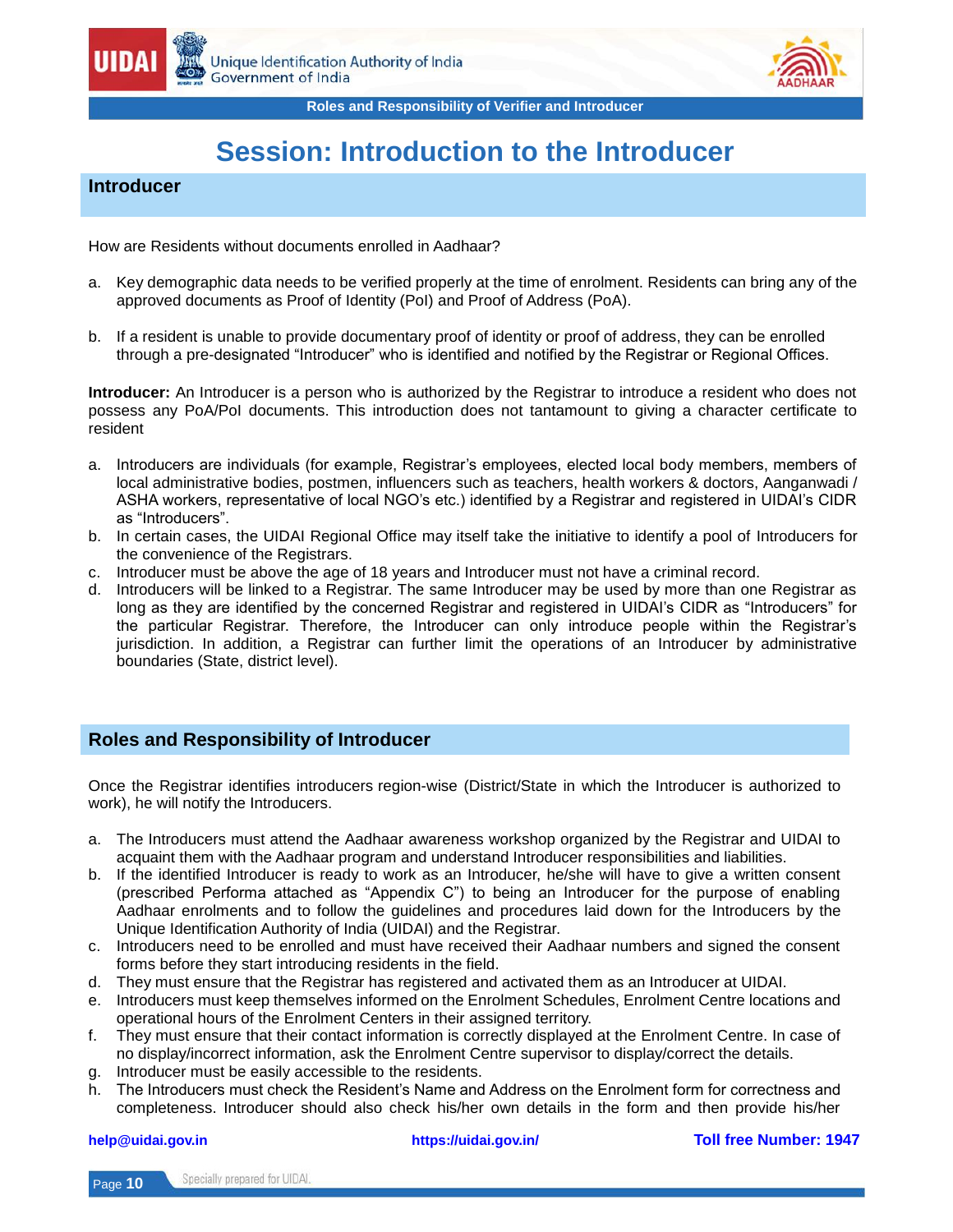

signature/thumbprint on the Enrolment Form space provided.

- i. Introducers should make themselves available during the working hours of the EC for endorsing residents. In case, they are not available during the operational hours, they can visit the Enrolment Centre at the End of the Day and check the list of residents pending for their endorsement.
- j. Introducer must carefully check the Name and Address details of the Resident and provide their Approval/Rejection.
- k. Introducer has to provide their biometric on Aadhaar client to endorse a resident's enrolment.
- l. The Introducer also signs/provide thumbprint on the consent for enrolment where consent print requires the same.
- m. Introducer confirms the identity and address of the resident they are introducing
- n. Introducer must only introduce residents who do not have documentary proof of identity or address
- o. Introducer is not obliged to introduce every person who approaches them
- p. Introducer cannot charge fees for introducing residents. However, Registrars can prescribe an honorarium to them for this work.

### **Liabilities of Introducer**

- a. Introducer must not collude with a person to impersonate another person (dead or alive) at the time of enrolment.
- b. Introducer must not help an Aadhaar holder to deliberately take on the identity of another person by changing their demographic information or even collude to provide false biometric information.
- c. Strict action will be taken against the Introducer for violation of guidelines.

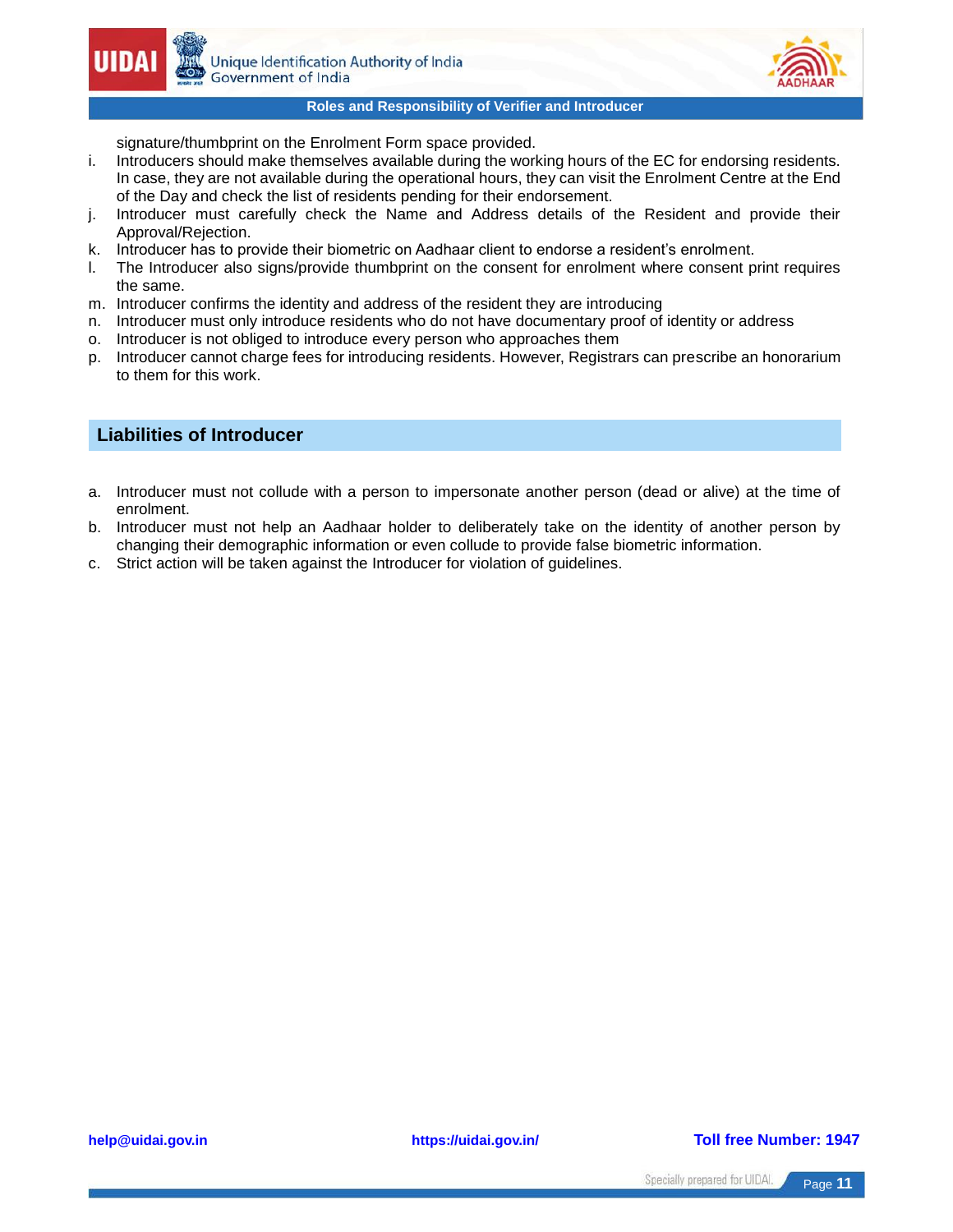



### **Appendix**

### **SAMPLE SPECIMEN CERTIFICATE OF IDENTITY/ADDRESS FOR AADHAAR ENROLMENT**

(TO BE ISSUED ON THE OFFICIAL LETTER HEAD OF THE ISSUING AUTHORITY)

Affix Resident's recent passport size coloured Photo (To be attested with half the signature & stamp of the issuing officer appearing on the on the photograph)

This is to certify that Mr/Ms ( **Name of the Resident** ) son/daughter/wife/husband/ward of (Name of the relation/guardian) is known to me. His/her photograph is attached and is duly attested by me. His/her current address is stated below and this certificate can only be used as Proof of Address/Identity for fresh Aadhaar Enrolment.

Current Address of the Resident:

Date:

 Signature of Issuing Authority: Full Name Issuing Authority:

Designation Issuing Authority:

Telephone No. Issuing Authority:

(To be signed personally by the issuing authority. Proxy signatures are not allowed.)